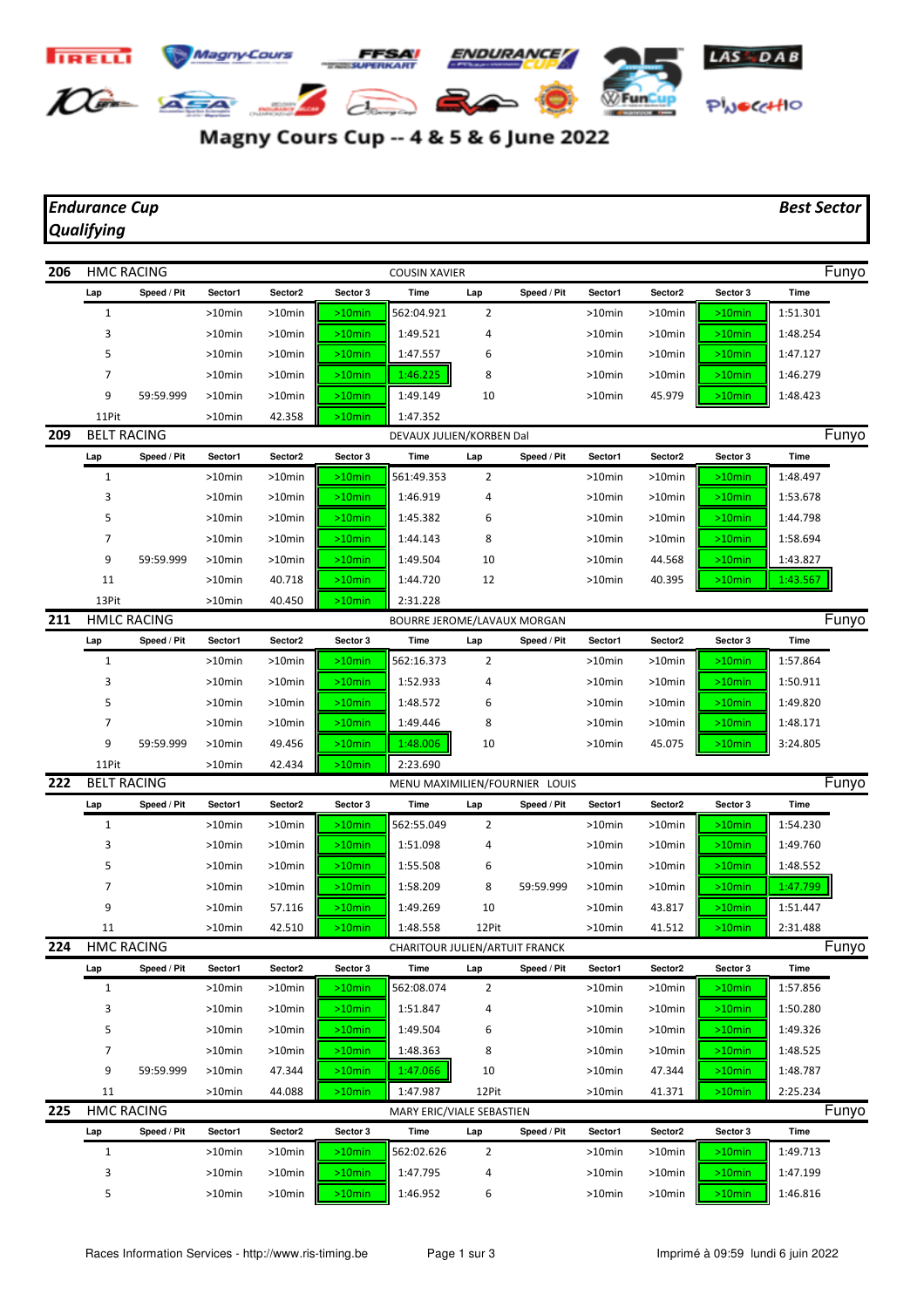|     | 7                  |                        | $>10$ min           | >10min           | $>10$ min              | 1:47.813                       | 8              |                                      | >10min           | $>10$ min           | $>10$ min              | 1:47.097             |       |
|-----|--------------------|------------------------|---------------------|------------------|------------------------|--------------------------------|----------------|--------------------------------------|------------------|---------------------|------------------------|----------------------|-------|
|     | 9                  | 59:59.999              | $>10$ min           | $>10$ min        | $>10$ min              | 1:46.813                       | 10Pit          |                                      | $>10$ min        | 41.707              | $>10$ min              | 2:17.085             |       |
| 230 | <b>HMC RACING</b>  |                        |                     |                  |                        |                                |                | YAOUANC GUILLAUME/STEKR RIDEL BENOIT |                  |                     |                        |                      | Funyo |
|     | Lap                | Speed / Pit            | Sector1             | Sector2          | Sector 3               | Time                           | Lap            | Speed / Pit                          | Sector1          | Sector <sub>2</sub> | Sector 3               | Time                 |       |
|     | 1                  |                        | >10min              | >10min           | $>10$ min              | 563:21.164                     | $\overline{2}$ |                                      | >10min           | >10min              | $>10$ min              | 1:52.399             |       |
|     | 3                  |                        | >10min              | >10min           | $>10$ min              | 1:46.661                       | 4              |                                      | >10min           | $>10$ min           | $>10$ min              | 1:45.829             |       |
|     | 5                  |                        | $>10$ min           | >10min           | $>10$ min              | 1:45.314                       | 6              |                                      | >10min           | >10min              | $>10$ min              | 1:44.500             |       |
|     | 7Pit               |                        | >10min              | >10min           | $>10$ min              | 1:53.996                       | 8              | 59:59.999                            | >10min           | >10min              | $>10$ min              | 3:25.482             |       |
|     | 9                  |                        | >10min              | 48.806           | $>10$ min              | 1:50.430                       | 10             |                                      | >10min           | 42.403              | $>10$ min              | 1:47.255             |       |
|     | 11                 |                        | $>10$ min           | 40.875           | $>10$ min              | 1:46.550                       |                |                                      |                  |                     |                        |                      |       |
| 233 |                    | <b>T2R COMPETITION</b> |                     |                  |                        | RAMIREZ TONY/RAMIREZ RAPHAEL   |                |                                      |                  |                     |                        |                      | Funyo |
|     | Lap                | Speed / Pit            | Sector1             | Sector2          | Sector 3               | Time                           | Lap            | Speed / Pit                          | Sector1          | Sector2             | Sector 3               | Time                 |       |
|     | $\mathbf{1}$       |                        | $>10$ min           | $>10$ min        | $>10$ min              | 562:45.109                     | $\overline{2}$ |                                      | >10min           | $>10$ min           | $>10$ min              | 1:57.998             |       |
|     | 3                  |                        | >10min              | >10min           | $>10$ min              | 1:54.263                       | 4              |                                      | >10min           | >10min              | $>10$ min              | 1:51.998             |       |
|     | 5                  |                        | >10min              | >10min           | $>10$ min              | 1:51.182                       | 6              |                                      | >10min           | $>10$ min           | $>10$ min              | 1:53.068             |       |
|     | 7                  |                        | >10min              | >10min           | $>10$ min              | 1:50.933                       | 8              | 59:59.999                            | >10min           | $>10$ min           | $>10$ min              | 1:50.929             |       |
|     | 9                  |                        | $>10$ min           | 52.204           | $>10$ min              | 1:51.046                       | 10             |                                      | $>10$ min        | 44.366              | $>10$ min              | 2:12.840             |       |
|     | 11Pit              |                        | >10min              | 43.075           | $>10$ min              | 2:27.206                       |                |                                      |                  |                     |                        |                      |       |
| 262 | SPIRIT OF 78       |                        |                     |                  |                        | LEFEVRE Frank/BROUARD REMY     |                |                                      |                  |                     |                        |                      | Funyo |
|     | Lap                | Speed / Pit            | Sector1             | Sector2          | Sector 3               | Time                           | Lap            | Speed / Pit                          | Sector1          | Sector2             | Sector 3               | Time                 |       |
|     | 1                  |                        | >10min              | >10min           | $>10$ min              | 561:50.804                     | 2              |                                      | >10min           | >10min              | $>10$ min              | 1:48.193             |       |
|     | 3                  |                        | $>10$ min           | >10min           | $>10$ min              | 1:46.872                       | 4              |                                      | >10min           | $>10$ min           | $>10$ min              | 1:47.789             |       |
|     | 5                  |                        | $>10$ min           | >10min           | $>10$ min              | 1:46.414                       | 6              |                                      | >10min           | >10min              | $>10$ min              | 1:46.093             |       |
|     | $\overline{7}$     |                        | >10min              | >10min           | $>10$ min              | 1:45.699                       | 8              |                                      | >10min           | >10min              | $>10$ min              | 1:44.819             |       |
|     | 9                  | 59:59.999              | >10min              | $>10$ min        | $>10$ min              | 1:45.151                       | 10             |                                      | >10min           | 46.547              | $>10$ min              | 1:46.344             |       |
|     | 11                 |                        | $>10$ min           | 41.162           | $>10$ min              | 1:51.956                       | 12             |                                      | >10min           | 40.611              | $>10$ min              | 1:45.188             |       |
|     | 13Pit              |                        | $>10$ min           | 40.432           | $>10$ min              | 2:31.415                       |                |                                      |                  |                     |                        |                      |       |
| 269 |                    | <b>UBER MODERN</b>     |                     |                  |                        | BEC OLIVIER/FLEURY HUGO        |                |                                      |                  |                     |                        |                      | Funyo |
|     | Lap                | Speed / Pit            | Sector1             | Sector2          | Sector 3               | Time                           | Lap            | Speed / Pit                          | Sector1          | Sector2             | Sector 3               | Time                 |       |
|     |                    |                        |                     |                  |                        |                                |                |                                      |                  |                     |                        |                      |       |
|     |                    |                        |                     |                  |                        |                                |                |                                      |                  |                     |                        |                      |       |
|     | $\mathbf{1}$       |                        | >10min              | >10min           | $>10$ min              | 561:54.760                     | $\overline{2}$ |                                      | >10min           | >10min              | $>10$ min              | 1:49.797             |       |
|     | 3                  |                        | >10min              | >10min           | $>10$ min              | 1:46.150                       | 4              |                                      | >10min           | $>10$ min           | $>10$ min              | 1:46.067             |       |
|     | 5                  |                        | >10min              | >10min           | $>10$ min              | 1:45.632                       | 6              |                                      | >10min           | >10min              | $>10$ min              | 1:44.822             |       |
|     | 7                  |                        | $>10$ min           | >10min           | $>10$ min              | 1:51.822                       | 8              |                                      | $>10$ min        | >10min              | $>10$ min              | 1:54.319             |       |
|     | 9                  | 59:59.999              | $>10$ min           | >10min           | $>10$ min              | 1:44.269                       | 10             |                                      | >10min           | 50.557              | $>10$ min              | 1:43.635             |       |
|     | 11                 |                        | $>10$ min           | 41.859           | $>10$ min              | 1:48.067                       | 12Pit          |                                      | >10min           | 40.222              | $>10$ min              | 2:08.574             |       |
| 277 |                    | DAFA RACING            |                     |                  |                        |                                |                | ROBIN JEAN CHRISTOPHE/ROBIN NICOLAS  |                  |                     |                        |                      | Funyo |
|     | Lap                | Speed / Pit            | Sector1             | Sector2          | Sector 3               | Time                           | Lap            | Speed / Pit                          | Sector1          | Sector2             | Sector 3               | Time                 |       |
|     | $\mathbf{1}$       |                        | $>10$ min           | >10min           | $>10$ min              | 562:09.559                     | 2              |                                      | >10min           | $>10$ min           | $>10$ min              | 1:51.714             |       |
|     | 3                  |                        | >10min              | >10min           | $>10$ min              | 1:49.175                       | 4              |                                      | >10min           | >10min              | $>10$ min              | 1:47.132             |       |
|     | 5                  |                        | >10min              | >10min           | $>10$ min              | 1:48.120                       | 6              |                                      | >10min           | >10min              | $>10$ min              | 1:47.088             |       |
|     | 7                  |                        | >10min              | >10min           | $>10$ min              | 1:46.646                       | 8              |                                      | >10min           | $>10$ min           | $>10$ min              | 1:45.610             |       |
|     | 9                  | 59:59.999              | >10min              | >10min           | $>10$ min              | 1:45.566                       | 10             |                                      | >10min           | 48.073              | $>10$ min              | 1:47.195             |       |
|     | 11                 |                        | $>10$ min           | 42.415           | $>10$ min              | 1:44.721                       | 12Pit          |                                      | $>10$ min        | 41.981              | $>10$ min              | 2:15.976             |       |
| 286 | <b>BELT RACING</b> |                        |                     |                  |                        | BERNARD ETHAN/HEBRARD SACHA    |                |                                      |                  |                     |                        |                      | Funyo |
|     | Lap                | Speed / Pit            | Sector1             | Sector2          | Sector 3               | Time                           | Lap            | Speed / Pit                          | Sector1          | Sector <sub>2</sub> | Sector 3               | Time                 |       |
|     | 1                  |                        | >10min              | >10min           | $>10$ min              | 561:44.690                     | 2              |                                      | >10min           | >10min              | $>10$ min              | 1:51.573             |       |
|     | 3                  |                        | $>10$ min           | >10min           | $>10$ min              | 1:48.160                       | 4              |                                      | >10min           | >10min              | $>10$ min              | 1:47.648             |       |
|     | 5                  |                        | >10min              | >10min           | $>10$ min              | 1:46.323                       | 6              |                                      | >10min           | >10min              | $>10$ min              | 1:46.092             |       |
|     | 7                  | 59:59.999              | >10min              | >10min           | $>10$ min              | 1:45.975                       | 8              |                                      | >10min           | >10min              | $>10$ min              | 1:45.205             |       |
|     | 9                  |                        | >10min              | >10min           | $>10$ min              | 1:44.915                       | 10             |                                      | >10min           | 45.616              | $>10$ min              | 1:46.416             |       |
|     | 11                 |                        | $>10$ min           | 41.992           | $>10$ min              | 1:47.265                       | 12             |                                      | >10min           | 41.385              | $>10$ min              | 1:45.895             |       |
|     | 13Pit              |                        | >10min              | 40.481           | $>10$ min              | 2:21.449                       |                |                                      |                  |                     |                        |                      |       |
| 287 | <b>SOPBSR</b>      |                        |                     |                  |                        | BIOTTEAU OLIVIER/RUFFINO BRIAN |                |                                      |                  |                     |                        |                      | Funyo |
|     | Lap                | Speed / Pit            | Sector1             | Sector2          | Sector 3               | Time                           | Lap            | Speed / Pit                          | Sector1          | Sector <sub>2</sub> | Sector 3               | Time                 |       |
|     | $\mathbf{1}$       |                        | >10min              | >10min           | $>10$ min              | 563:03.589                     | 2              |                                      | >10min           | >10min              | $>10$ min              | 2:03.535             |       |
|     | 3<br>5             |                        | >10min<br>$>10$ min | >10min<br>>10min | $>10$ min<br>$>10$ min | 1:48.679<br>1:45.476           | 4<br>6         |                                      | >10min<br>>10min | >10min<br>>10min    | $>10$ min<br>$>10$ min | 1:46.917<br>1:52.681 |       |